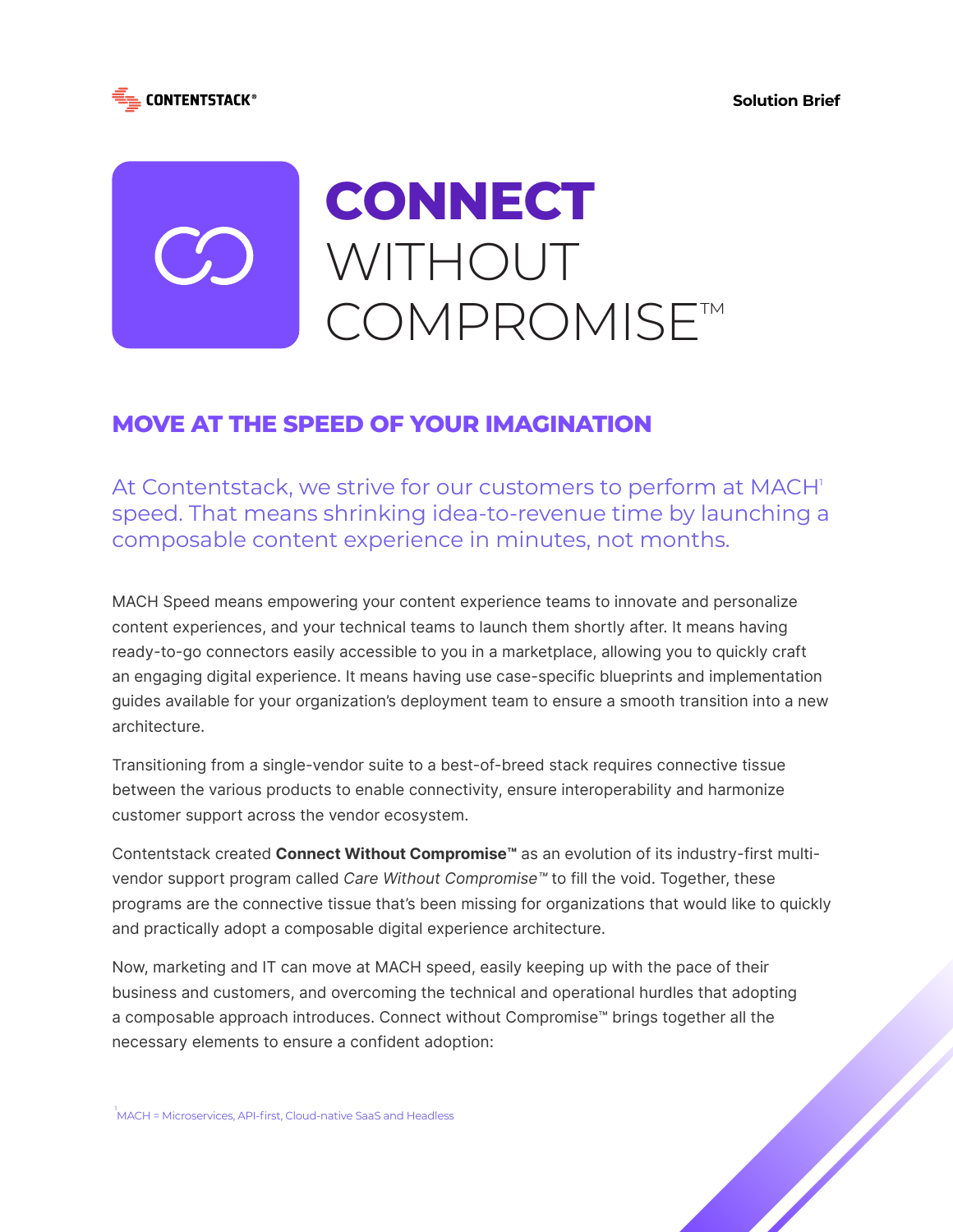

 Applications and integrations to make it your own in minutes



**MARKETPLACE AUTOMATION HUB BLUEPRINTS**

Simple, no-code cross-stack business logic for data flows



Best practices and expert guides for composable experiences

### **MARKETPLACE**

### **Applications and integrations to make it your own in minutes**

Future-fit digital experience architectures require composable principles and microservices, APIfirst, cloud-native SaaS and headless (MACH) technology approach. Enterprise organizations that have successfully transformed their digital technology and practices are leapfrogging the competition with outstanding digital-first customer experiences.

Typically, marketplaces only offer code and installation guidelines, still requiring intensive integration effort from the in-house IT team that often takes weeks and puts the burden of security on the customer. With Contentstack Marketplace, integrations and extensions are pre-built and follow a no-code installation process.

The Contentstack Marketplace is a hub for partners and customers to contribute to the community, populated with integration apps, extension apps and Starters, including one-click integrations for vendors like Algolia, BigCommerce, Cloudinary and more. Contentstack Marketplace allows customers to leverage ready-to-go connectors to streamline workflows, accelerate processes and reduce the risk of human error and digital components being out of sync.

Additionally, developers can use Contentstack's new intuitive design framework (Venus) and its library of prefab components to quickly and easily build solutions in the native Contentstack user experience. This allows customers to accelerate their integration from months or weeks to days, or even minutes.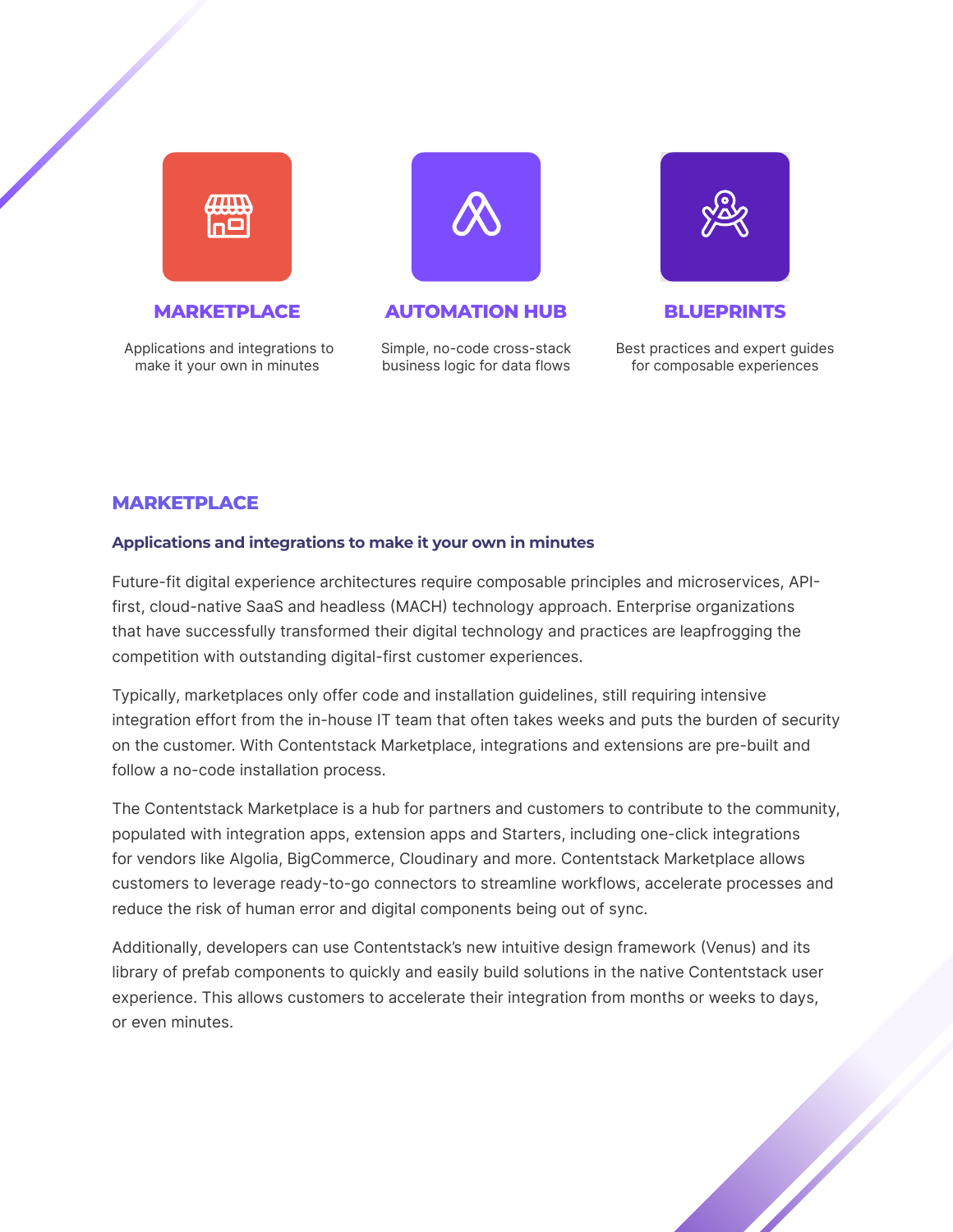## **AUTOMATION HUB**

#### **Simple, no code, cross-stack business logic**

Contentstack's Automation Hub is the market's first-ever no-code hub that automates composable digital experience operations, making them easier for everyone.

Composable architectures are the path forward for enterprises to create digital experiences fast enough to respond to changing market demands and business opportunities. Gartner forecasts that by 2023, organizations that adopt an intelligent, composable approach will outpace their competition by 80 percent<sup>1</sup>. However, moving away from legacy monolithic systems to a world full of composable choices can introduce technical complexity and operational hurdles.

Automation Hub addresses both with no-code, simple business logic designed to mask underlying technical complexities and simplify cross-stack inter-workings. Based on triggers and actions, business users can now automate processes in a no-code environment. Combined with a 1-click Marketplace, pre-built integrations, and the inherent extensibility of the Contentstack Content Experience Platform, Contentstack's Automation Hub makes launching composable content experiences accessible and simple for everyone.

As an example, when a fashion retailer launches a new collection, it must apply changes to its commerce catalog, search index, personalization rules, communication channels and even payment details across every single market where it is active — without even factoring in the necessary translation. Automation Hub makes this all happen automatically with simple no-code, trigger-action business logic.





<sub>1</sub><br>https://www.gartner.com/en/documents/3994550